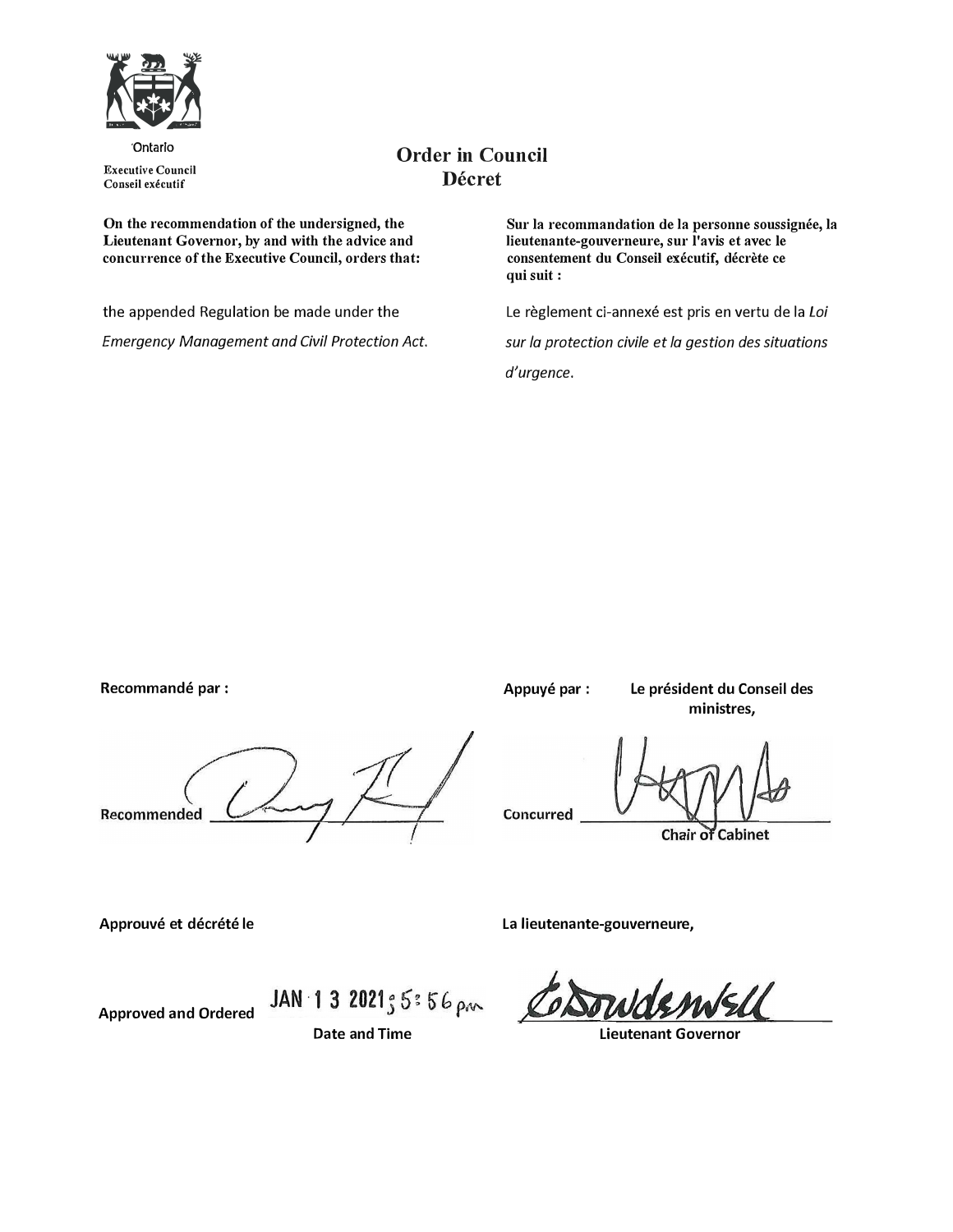| Filed with the Registrar of Regulations      |  |
|----------------------------------------------|--|
| Déposé auprès du registrateur des règlements |  |

**JAN 13 2021** 

Number (O. Reg.) Numéro (Règl. de l'Ont.)

11/21

**CONFIDENTIAL**  Until made

**REG2021.0034.e 14** 

**[Bilingual]** 

## **ONTARIO REGULATION**

## made under the

# **EMERGENCY MANAGEMENT AND CIVIL PROTECTION ACT**

## **STAY-AT-HOME ORDER**

## **Terms of Order**

**1.** The terms of this Order are set out in Schedule 1.

## **Application**

**2.** This Order applies as of 12:01 a.m. on January 14, 2021.

## **Definition**

**3.** In this Order,

"Stage 1 Order" means Ontario Regulation 82/20 (Rules for Areas in Stage 1) made under the *Reopening Ontario (A Flexible Response to COVID-19) Act, 2020.* 

## SCHEDULE 1

## **Requirement to remain in residence**

1. (1) Every individual shall remain in their place of residence at all times unless leaving their place of residence is necessary for one or more of the following purposes:

## **Work, school and child care**

- 1. Working or volunteering where the nature of the work or volunteering requires the individual to leave their residence, including when the individual's employer has determined that the nature of the individual's work requires attendance at the workplace:
- 2. Attending school or a post-secondary institution.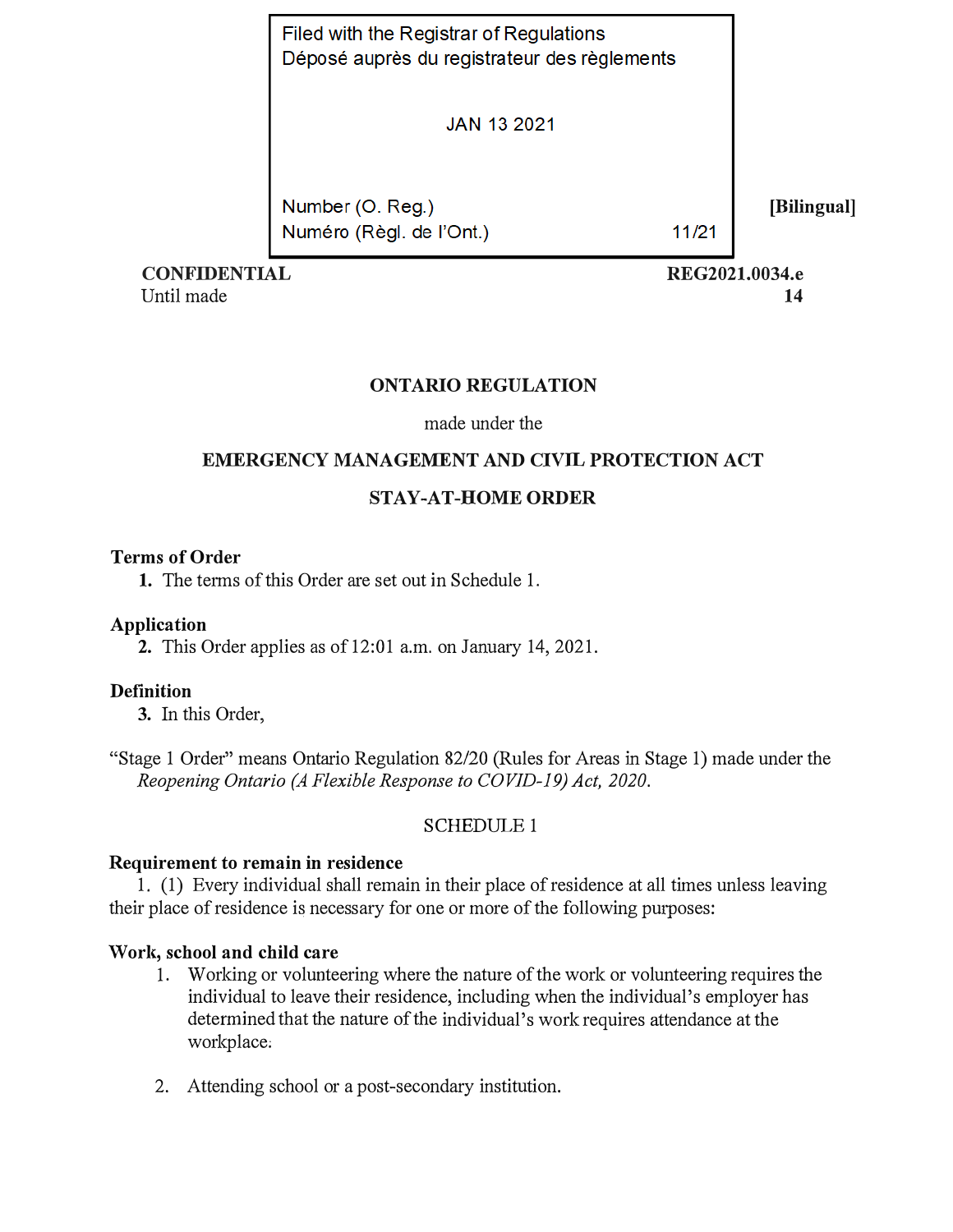- 3. Attending, obtaining or providing child care.
- 4. Receiving or providing training or educational services.

## **Obtaining goods and services**

- 5. Obtaining food, beverages and personal care items.
- 6. Obtaining goods or services that are necessary for the health or safety of an individual, including health care services and medications.
- 7. Obtaining goods, obtaining services, or performing such activities as are necessary for the safe operation, maintenance and sanitation of households, businesses, means of transportation or other places.
- 8. Purchasing or picking up goods through an alternative method of sale, such as curbside pickup, from a business or place that is permitted to provide curbside pickup under the Stage 1 Order.
- 9. Attending an appointment at a business or place that is permitted to be open by appointment under the Stage 1 Order.
- 10. Obtaining services from a financial institution or cheque cashing service.
- 11. Obtaining government services, social services and supports, mental health support services or addictions support services.

## **Assisting others**

- 12. Delivering goods or providing care or other support or assistance to an individual who requires support or assistance, or receiving such support or assistance, including,
	- i. providing care for an individual in a congregate care setting, and
	- ii. accompanying an individual who requires assistance leaving their residence for any purpose permitted under this Order.
- 13. Taking a child to the child's parent or guardian or to the parent or guardian's residence.
- 14. Taking a member of the individual's household to any place the member of the household is permitted to go under this Order.

## **Health, safety and legal purposes**

15. Doing anything that is necessary to respond to or avoid an imminent risk to the health or safety of an individual, including,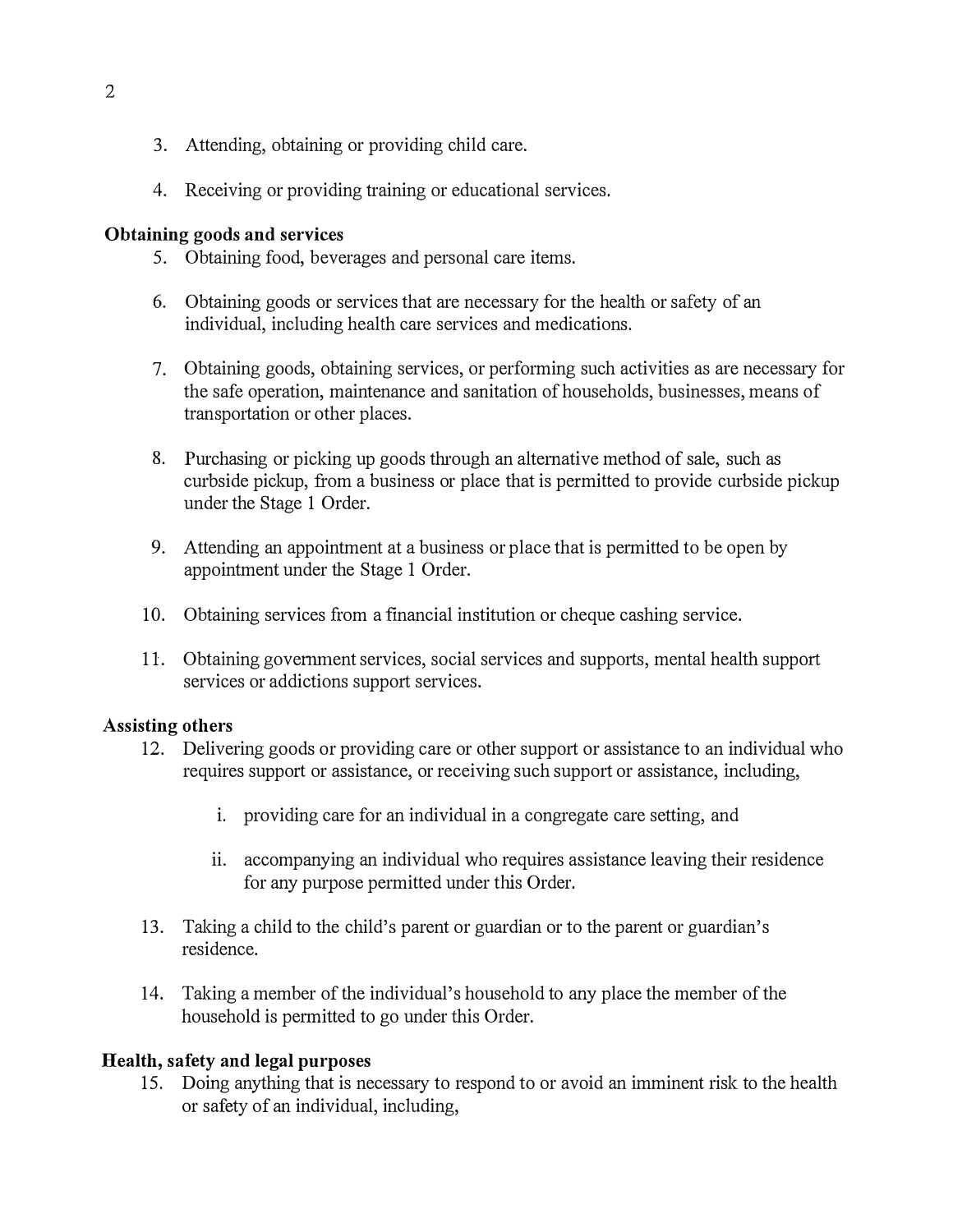- i. protecting oneself or others from domestic violence,
- ii. leaving or assisting someone in leaving unsafe living conditions, and
- iii. seeking emergency assistance.
- 16. Exercising, including,
	- **1.** walking or moving around outdoors using an assistive mobility device, or
	- i i. using an outdoor recreational amenity that is permitted to be open under the Stage 1 Order.
- 17. Attending a place as required by law or in relation to the administration of justice.
- 18. Exercising an Aboriginal or treaty right as recognized and affirmed by section 35 of the *Constitution Act, 1982.*

#### **Multiple residences and moving**

- 19. Travelling to another residence of the individual if,
	- **1.** the individual intends to be at the residence for less than 24 hours and is attending for one of the purposes set out in this order; or
	- **11.** the individual intends to reside at the residence for at least 14 days.
- 20. Travelling between the homes of parents, guardians or caregivers, if the individual is under their care.
- 21. Making arrangements to purchase or sell a residence or to begin or end a residential lease.
- 22. Moving residences.

#### **Travel**

23. Travelling to an airport, bus station or train station for the purpose of travelling to a destination that is outside of the Province.

### **Gatherings**

24. Attending a gathering for the purpose of a wedding, a funeral or a religious service, rite or ceremony that is permitted under the Stage 1 Order or making necessary arrangements for the purpose of such a gathering.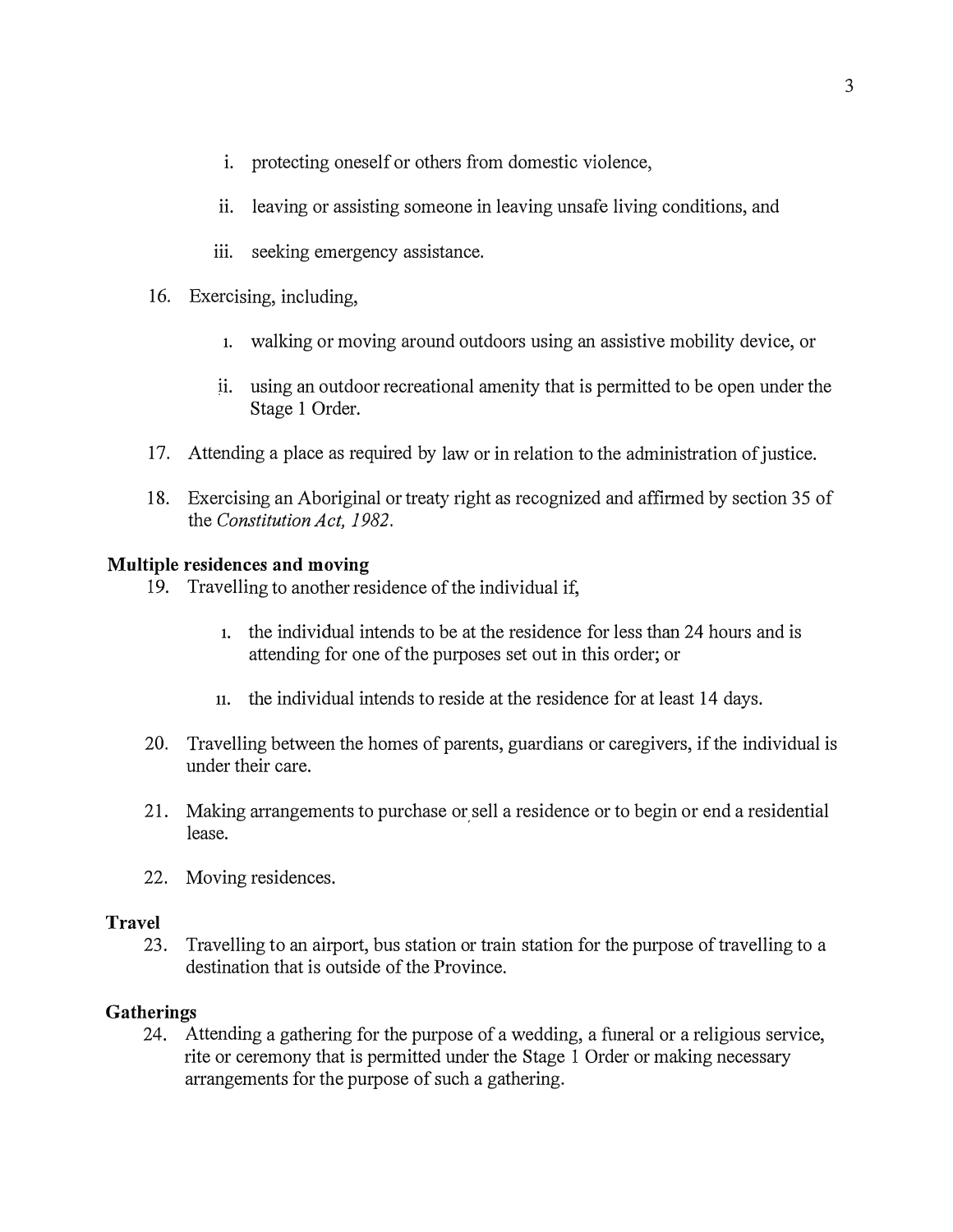25. If the individual lives alone, gathering with the members of a single household.

#### **Animals**

- 26. Obtaining goods or services that are necessary for the health or safety of an animal, including obtaining veterinary services.
- 27. Obtaining animal food or supplies.
- 28. Doing anything that is necessaty to respond to or avoid an imminent risk to the health or safety of an animal, including protecting an animal from suffering abuse.
- 29. Walking or otherwise exercising an animal.

(2) Despite subsection (1), no person shall attend a business or place that is required to be closed under the Stage 1 Order, except to the extent that temporary access to the closed business or place is permitted under subsection 1 (6) of Schedule 1 to the Stage 1 Order.

(3) This Order does not apply to individuals who are homeless.

(4) If this Order allows an individual to leave their residence to go to a place, it also authorizes them to return to their residence from that place.

(5) The requirement in subsection (1) to remain at an individual's place of residence does not prevent the individual from accessing outdoor parts of their place of residence, such as a backyard, or accessing indoor or outdoor common areas of the communal residences in which they reside that are open, including lobbies.

(6) For greater certainty, nothing in this Order permits a business or place to be open if it is required to be closed under the Stage 1 Order.

(7) For greater certainty, nothing in this Order permits an individual to gather with other individuals if the gathering is not permitted under the Stage 1 Order.

(8) For greater certainty, individuals may only attend an outdoor organized public event or social gathering that is permitted under the Stage 1 Order for a purpose set out in subsection (1).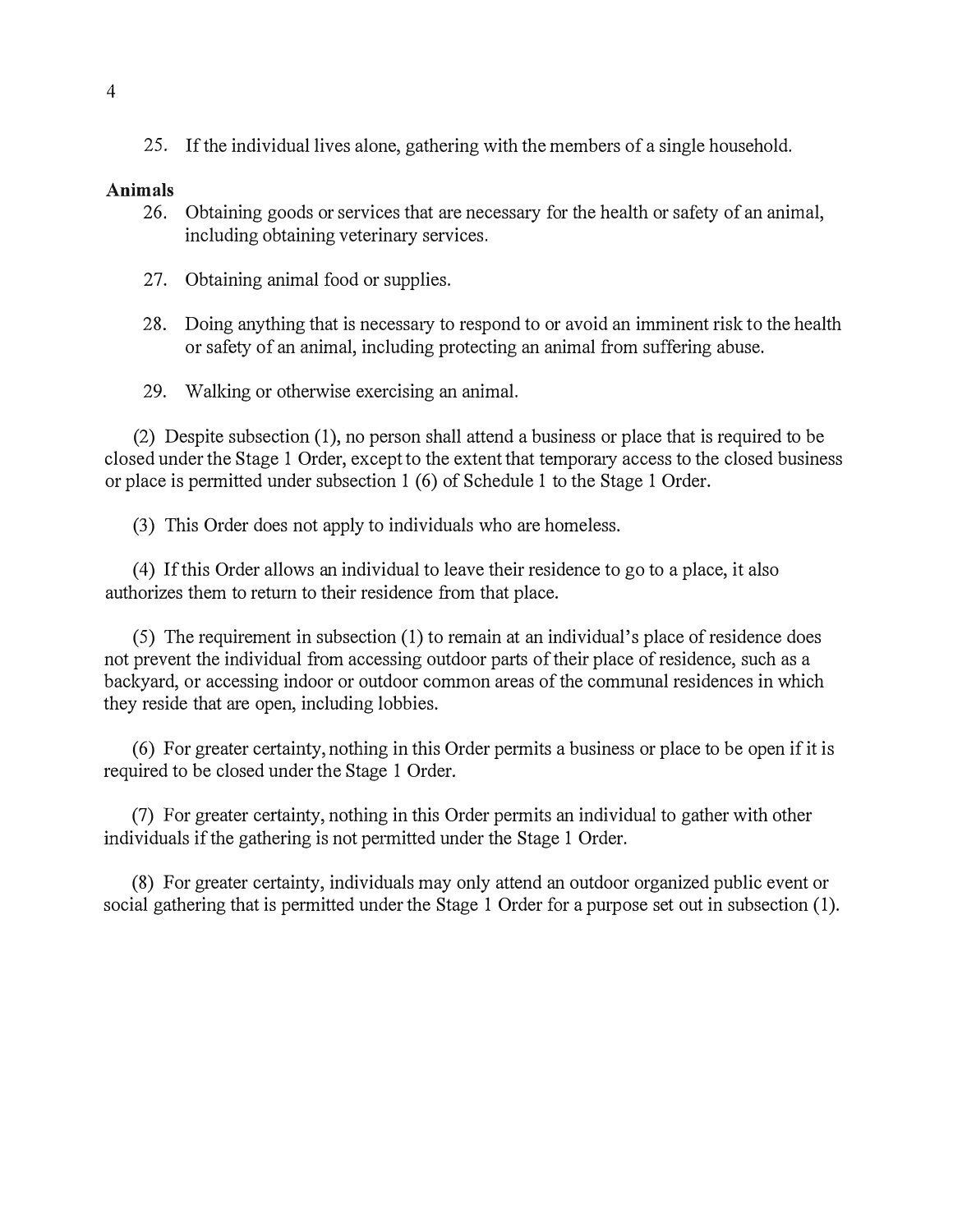### **CONFIDENTIEL**

jusqu'à la prise du décret

Reg2021.0034.fl 4.EDI 14

## **REGLEMENT DE L'ONTARIO**

pris en vertu de la

## **LOI SUR LA PROTECTION CIVILE ET LA GESTION DES SITUATIONS D'URGENCE**

## **DECRET ORDONNANT DE RESTER A DOMICILE**

### **Termes du decret**

1. Les termes du présent décret sont énoncés à l'annexe 1.

### **Application**

**2.** Le present decret s'applique a partir du 14 janvier 2021 a 00 h 01.

### **Definition**

3. La définition qui suit s'applique au présent décret.

«décret régissant l'étape 1» Le Règlement de l'Ontario 82/20 (Règles pour les régions à l'étape 1) pris en vertu de la *Loi de 2020 sur la reouverture de* I *'Ontario (mesures adaptables en reponse* a *la COVID-19).*

## ANNEXE 1

### **Obligation de rester a domicile**

**1.** (1) Chaque particulier doit rester à son lieu de résidence en tout temps, sauf s'il doit en sortir à une ou plusieurs des fins suivantes

## **Travail, ecole et services de garde**

- 1. Travailler ou faire du bénévolat lorsque la nature du travail ou du bénévolat exige que le particulier sorte de sa residence, notamment lorsque son employeur a etabli que la nature du travail du particulier exige de celui-ci qu'il se presente au lieu de travail.
- 2. Fréquenter une école ou un établissement postsecondaire.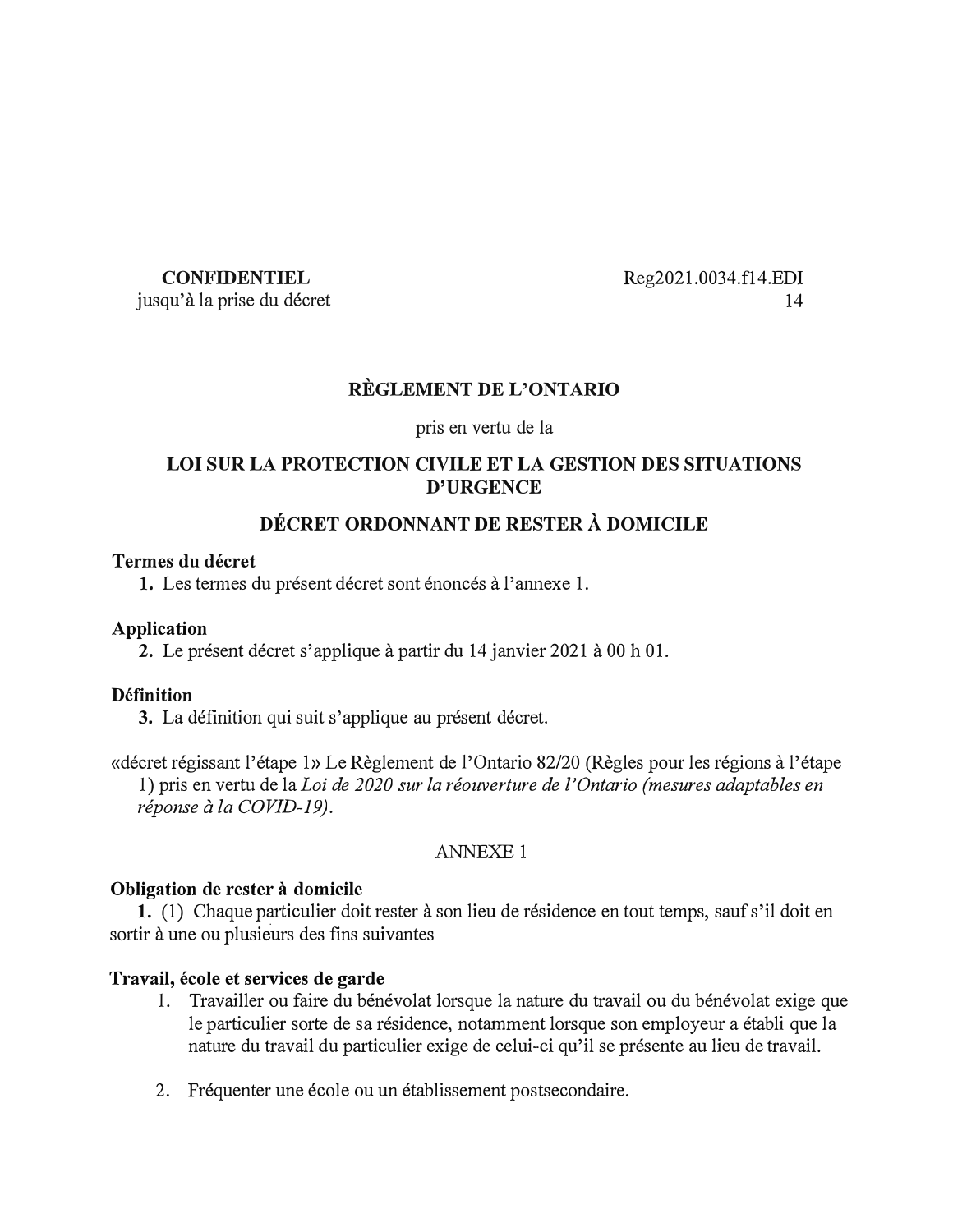- 3. Participer a des services de garde, en recevoir ou en fournir.
- 4. Recevoir ou fournir de la formation ou des services educatifs.

### **Obtention de biens et services**

- 5. Obtenir des aliments, des boissons et des produits de soins personnels.
- 6. Obtenir des biens ou services nécessaires pour la santé ou la sécurité d'un particulier, notamment des services de soins de sante et des medicaments.
- 7. Obtenir des biens, obtenir des services ou exercer des activites necessaires au bon fonctionnement, à l'entretien et à la salubrité des logements, des entreprises, des moyens de transports ou d'autres lieux.
- 8. Acheter ou collecter des biens par d'autres méthodes de vente, telle que la collecte sur le trottoir, auprès d'une entreprise ou d'un lieu autorisé à offrir la collecte sur le trottoir en vertu du décret régissant l'étape 1.
- 9. Se presenter a un rendez-vous dans une entreprise ou un lieu dont l'ouverture est permise sur rendez-vous en vertu du decret regissant l'etape 1.
- 10. Obtenir des services d'une institution financiere ou d'un service d'encaissement de chèques.
- 11. Obtenir des services gouvernementaux, des services et soutiens sociaux ou des services de soutien à la santé mentale ou à la toxicomanie.

## **Aide a autrui**

- 12. Livrer des biens ou fournir des soins ou toute autre forme de soutien ou d'aide à un particulier qui a besoin de soutien ou d'aide, ou recevoir ce soutien ou cette aide, notamment:
	- 1. fournir des soins à un particulier au sein d'une habitation collective,
	- **11.** accompagner un particulier qui a besoin d'aide pour sortir de sa residence a l'une ou l'autre des fins permises par le présent décret.
- 13. Amener un enfant à son parent ou à son tuteur ou à la résidence de son parent ou de son tuteur.
- 14. Amener un membre du ménage du particulier à tout endroit où le membre du ménage peut se rendre en vertu du présent décret.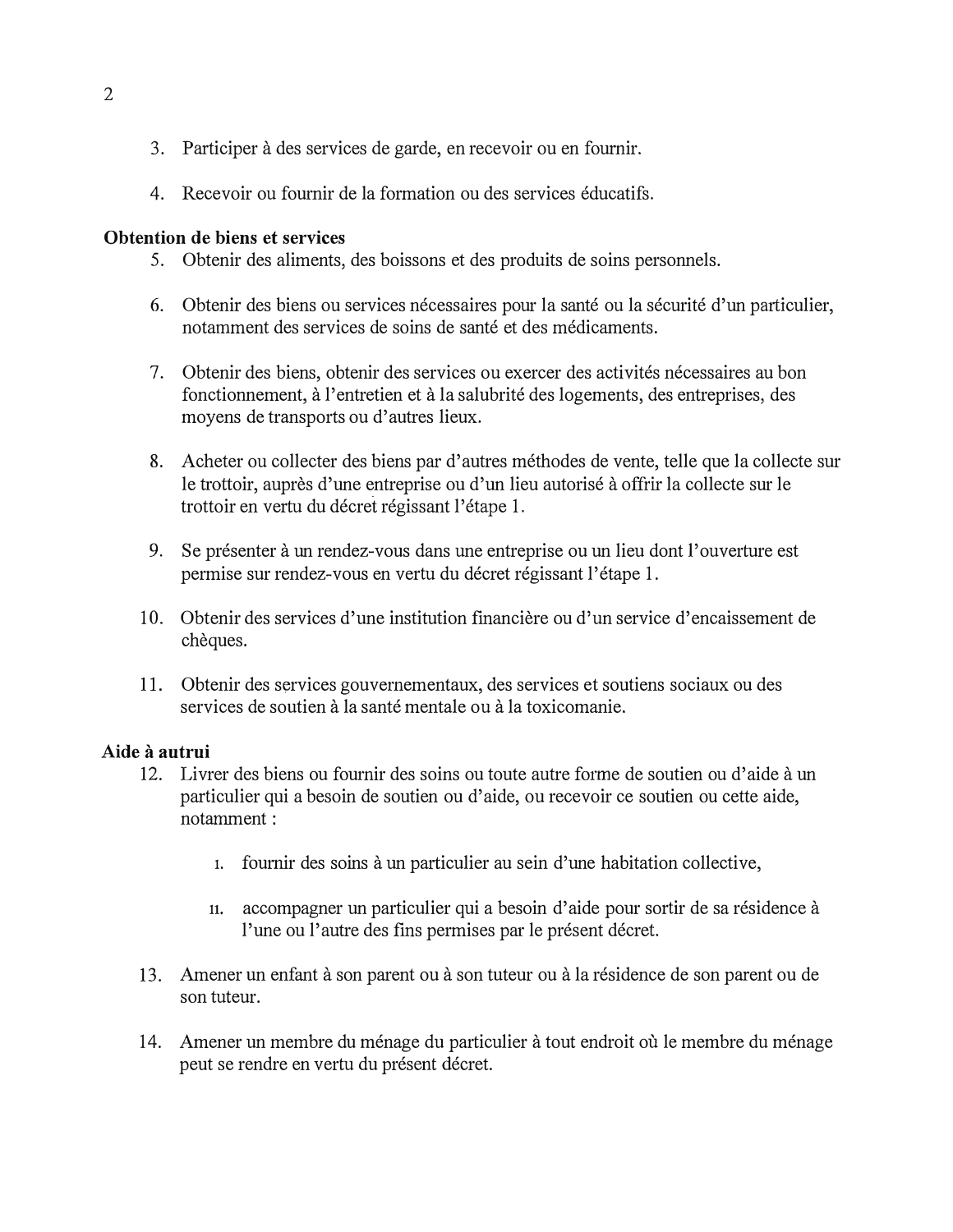## **Fins liees a la sante OU a la securite OU fins juridiques**

- 15. Accomplir tout acte necessaire pour reagir a un risque imminent a la sante ou a la sécurité d'un particulier ou éviter un tel risque, notamment :
	- 1. se protéger ou protéger autrui contre la violence familiale,
	- ii. quitter des conditions de vie dangereuses ou aider quelqu'un a le faire,
	- **111.** demander de l'aide d'urgence.
- 16. Faire de l'exercice, notamment:
	- **1. ·** marcher ou se deplacer a l'exterieur au moyen d'un appareil d'aide a la mobilité.
	- **11.** utiliser une installation recreative de plein air dont l'ouverture est autorisee en vertu du décret régissant l'étape 1.
- 17. Se présenter à un lieu lorsque la loi l'exige ou relativement à l'administration de la justice.
- 18 Exercer un droit, ancestral ou issu d'un traite, des peuples autochtones que reconnait et confirme l'article 35 de la *Loi constitutionnelle de 1982*.

## **Residences multiples et demenagement**

- 19. Se déplacer vers une autre résidence du particulier si, selon le cas :
	- i. le particulier a l'intention d'être à cette résidence pendant moins de 24 heures et s'y présente pour l'une des fins énoncées au présent décret;
	- ii. le particulier a l'intention de résider à cette résidence pendant au moins 14 **JOUl'S.**
- 20. Se deplacer entre le domicile de parents, de tuteurs ou de fournisseurs de soins, *si* le particulier est confie a leurs soins.
- 21. Prendre des dispositions en vue d' acheter ou de vendre une residence ou de commencer ou terminer un bail d'habitation.
- 22. Déménager dans une autre résidence.

### **Voyages**

23. Se déplacer vers un aéroport, une gare routière ou une gare ferroviaire afin de se rendre à une destination à l'extérieur de la province.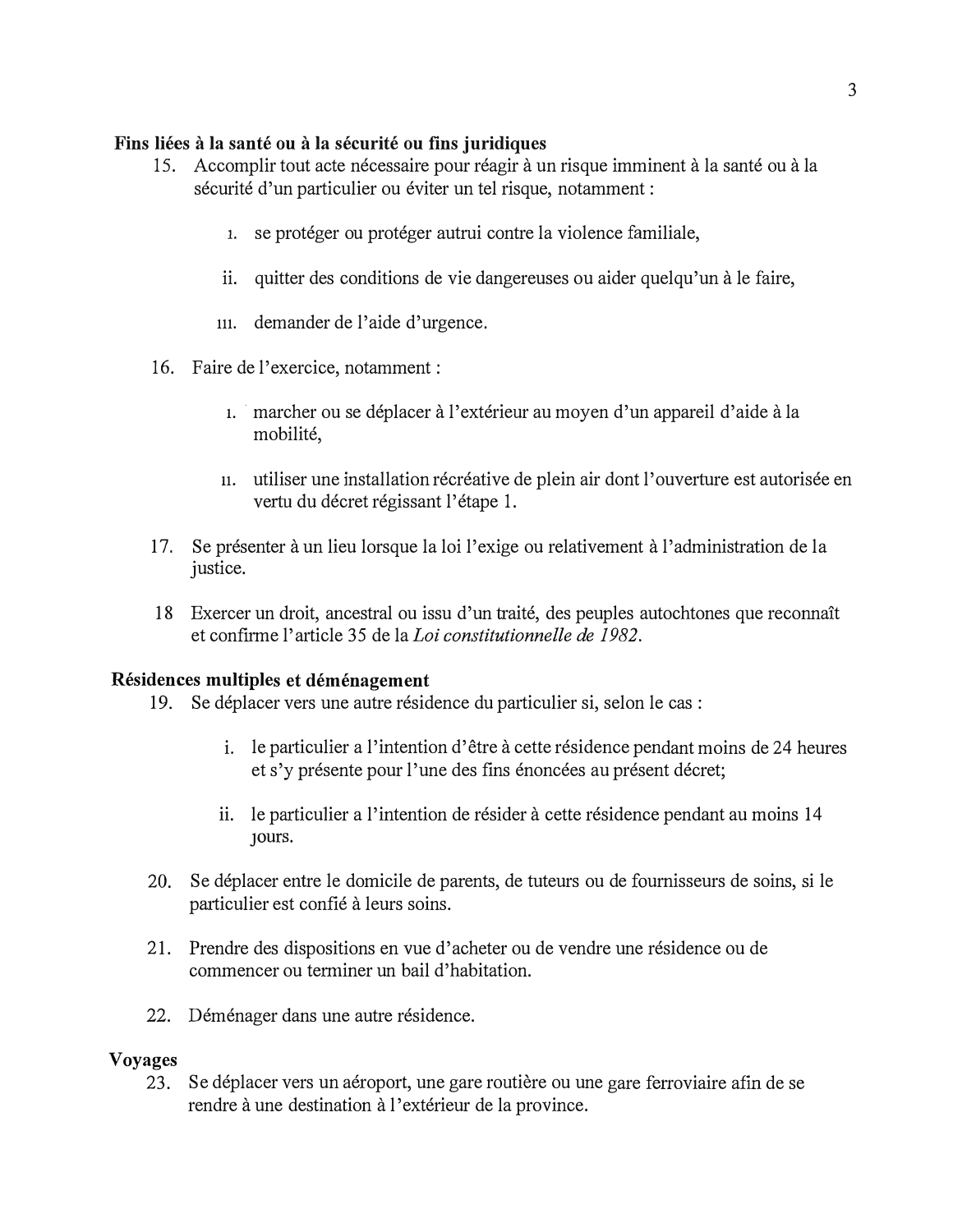#### **Rassemblements**

- 24. Assister à un rassemblement dans le cadre d'un mariage, d'un service funéraire, d'un service ou rite religieux ou d'une cérémonie religieuse qui est autorisé en vertu du décret régissant l'étape 1 ou prendre les dispositions nécessaires aux fins d'un tel rassemblement.
- 25. Si le particulier vit seul, se réunir avec les membres d'un même ménage.

### **Animaux**

- 26. Obtenir des biens ou des services nécessaires pour la santé ou la sécurité d'un animal, notamment des services vétérinaires.
- 27. Obtenir des aliments ou des fournitures pour animaux.
- 28. Accomplir tout acte nécessaire pour réagir à un risque imminent à la santé ou à la sécurité d'un animal, notamment protéger un animal contre des mauvais traitements.
- 29. Promener un animal ou lui faire faire de l'exercice.

(2) Malgre le paragraphe (1), nul ne doit se presenter a une entreprise ou un lieu qui doit être fermé conformément au décret régissant l'étape 1, sauf dans la mesure où le paragraphe 1 (6) de l'annexe 1 du décret régissant l'étape 1 permet l'accès temporaire à l'entreprise fermée ou au lieu ferme.

(3) Le present decret ne s'applique pas aux particuliers qui sont sans-abris.

(4) Si le présent décret permet à un particulier de sortir de sa résidence pour se rendre à un lieu, il l'autorise également à revenir à sa résidence à partir de ce lieu.

 $(5)$  L'obligation prévue au paragraphe  $(1)$  de rester dans un lieu de résidence d'un particulier n'empêche pas ce dernier d'accéder aux parties extérieures de son lieu de résidence, telle qu'une arrière-cour, ou d'accéder aux parties communes intérieures ou extérieures d'une résidence commune dans laquelle il réside si celles-ci sont ouvertes, notamment les halls.

 $(6)$  Il est entendu que le présent décret n'a pas pour effet de permettre à une entreprise ou à un lieu de demeurer ouvert si le décret régissant l'étape 1 exige sa fermeture.

(7) 11 est entendu que le present decret n'a pas pour effet de permettre a un particulier de se réunir avec d'autres particuliers si le décret régissant l'étape 1 ne permet pas un tel rassemblement.